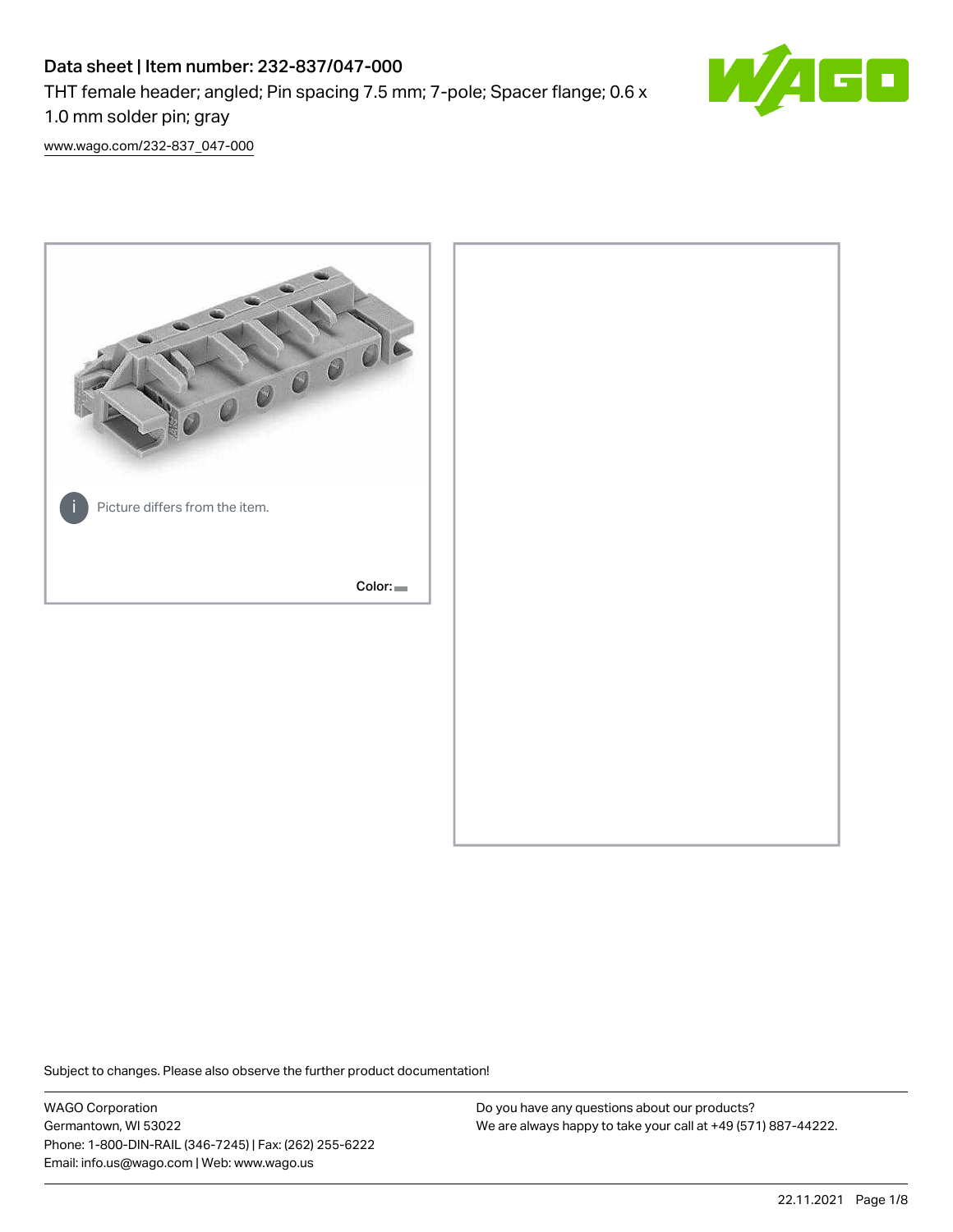

Dimensions in mm

 $L =$  (pole no.  $-1$ ) x pin spacing + 5 mm

 $L1 = L + 3$  mm

 $L2 = L + 8.8$  mm

```
L3 = L + 14.8 mm
```

```
2- to 3-pole female connectors – one latch only
```
## Item description

- **Horizontal or vertical PCB mounting via straight or angled solder pins**
- For board-to-board and board-to-wire connections

Subject to changes. Please also observe the further product documentation!

WAGO Corporation Germantown, WI 53022 Phone: 1-800-DIN-RAIL (346-7245) | Fax: (262) 255-6222 Email: info.us@wago.com | Web: www.wago.us

Do you have any questions about our products? We are always happy to take your call at +49 (571) 887-44222.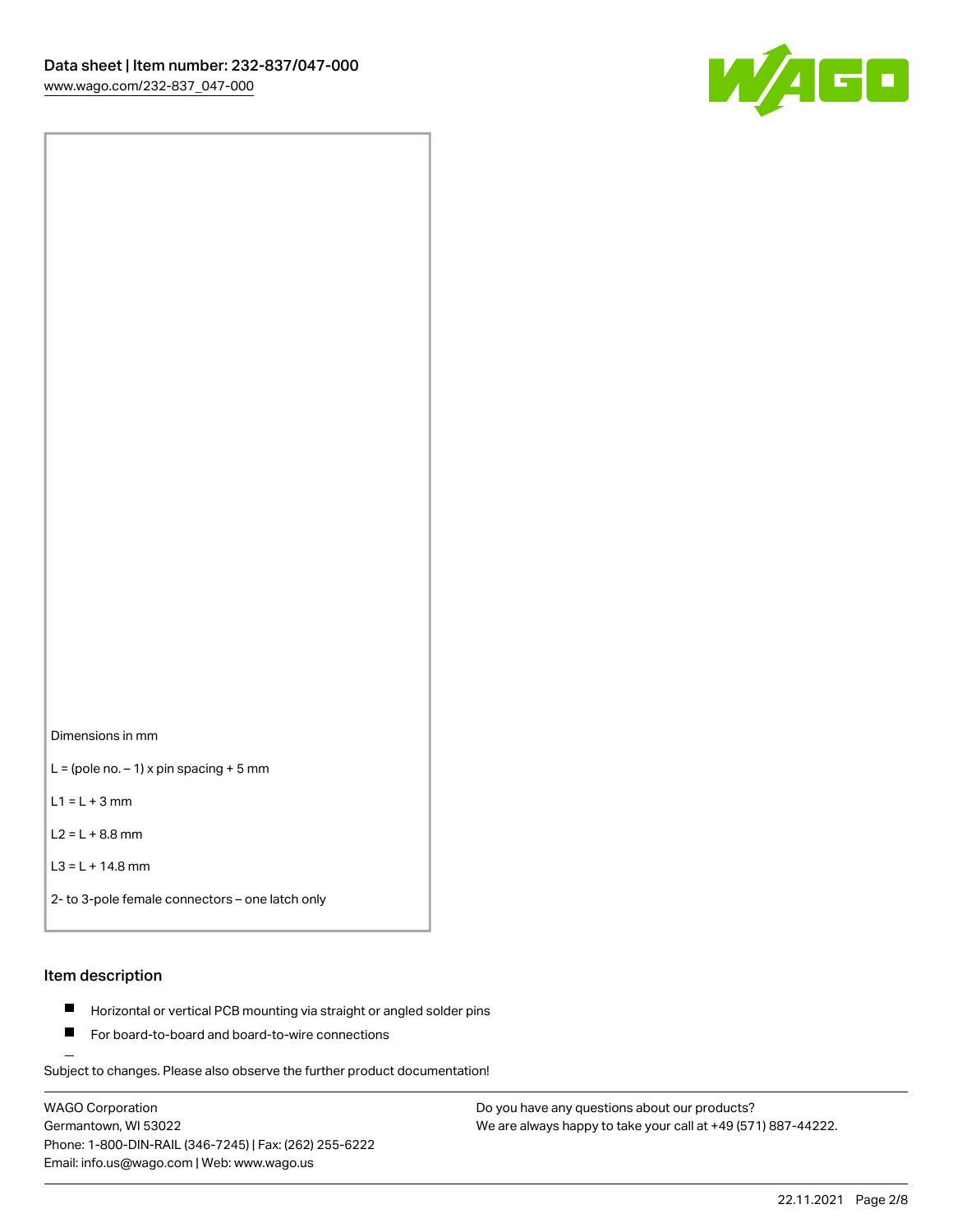- $\blacksquare$ Touch-proof PCB outputs
- $\blacksquare$ Easy-to-identify PCB inputs and outputs
- With coding fingers  $\blacksquare$

# Data

## Notes

| Safety information 1 | The <i>MCS – MULTI CONNECTION SYSTEM</i> includes connectors<br>without breaking capacity in accordance with DIN EN 61984. When<br>used as intended, these connectors must not be connected<br>/disconnected when live or under load. The circuit design should<br>ensure header pins, which can be touched, are not live when<br>unmated. |
|----------------------|--------------------------------------------------------------------------------------------------------------------------------------------------------------------------------------------------------------------------------------------------------------------------------------------------------------------------------------------|
| Variants:            | Other pole numbers<br>3.8 mm pin projection for male headers with straight solder pins<br>Gold-plated or partially gold-plated contact surfaces<br>Other versions (or variants) can be requested from WAGO Sales or<br>configured at https://configurator.wago.com/                                                                        |

## Electrical data

#### IEC Approvals

| Ratings per                 | IEC/EN 60664-1                                                       |
|-----------------------------|----------------------------------------------------------------------|
| Rated voltage (III / 3)     | 500 V                                                                |
| Rated surge voltage (III/3) | 6 <sub>kV</sub>                                                      |
| Rated voltage (III/2)       | 630 V                                                                |
| Rated surge voltage (III/2) | 6 <sub>k</sub> V                                                     |
| Nominal voltage (II/2)      | 1000V                                                                |
| Rated surge voltage (II/2)  | 6 <sub>k</sub> V                                                     |
| Rated current               | 12A                                                                  |
| Legend (ratings)            | (III / 2) $\triangleq$ Overvoltage category III / Pollution degree 2 |

#### UL Approvals

| Approvals per                  | UL 1059 |
|--------------------------------|---------|
| Rated voltage UL (Use Group B) | 300 V   |
| Rated current UL (Use Group B) | 15 A    |
| Rated voltage UL (Use Group D) | 300 V   |
| Rated current UL (Use Group D) | 10 A    |

Subject to changes. Please also observe the further product documentation!

WAGO Corporation Germantown, WI 53022 Phone: 1-800-DIN-RAIL (346-7245) | Fax: (262) 255-6222 Email: info.us@wago.com | Web: www.wago.us Do you have any questions about our products? We are always happy to take your call at +49 (571) 887-44222.

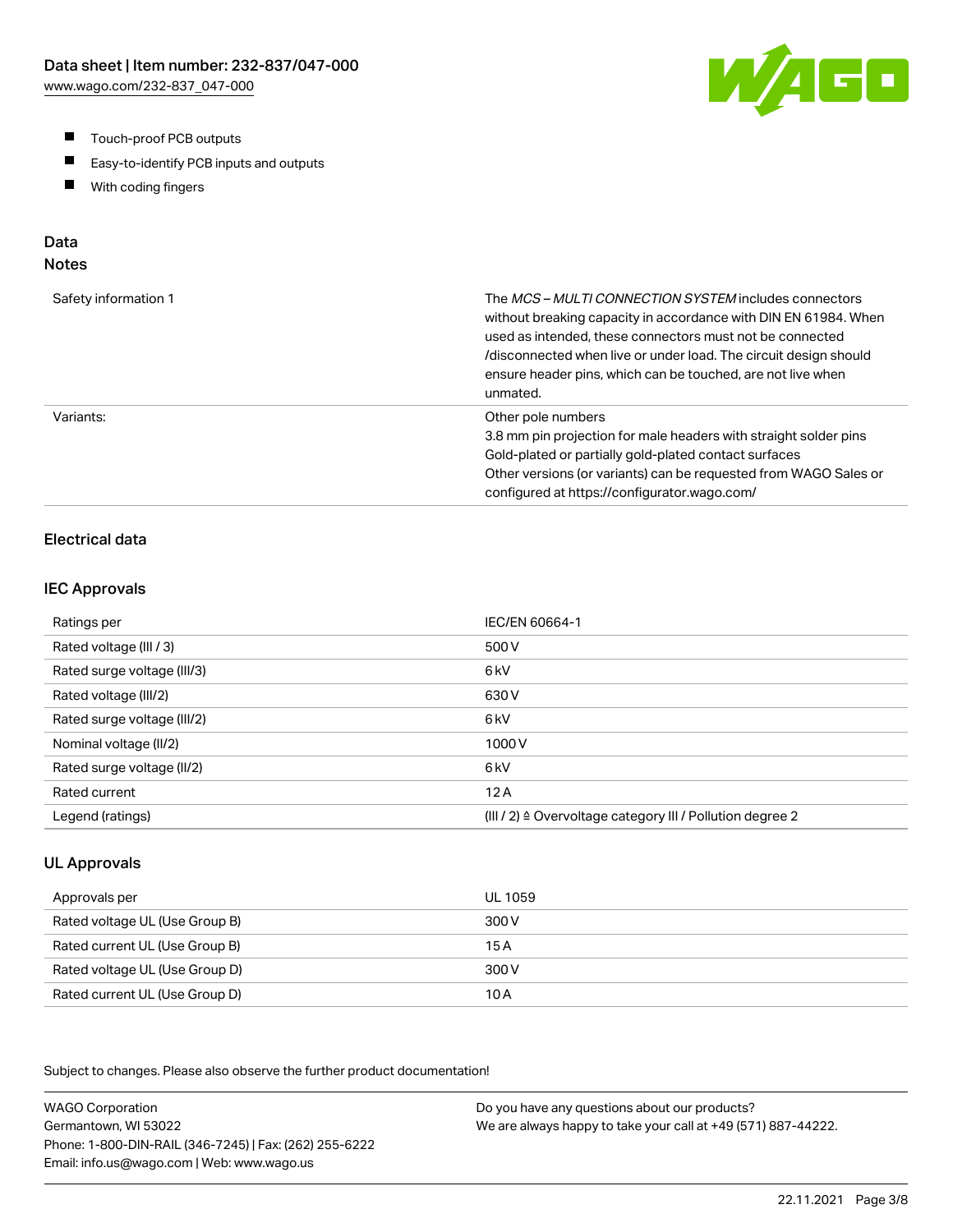

#### Ratings per UL

| Rated voltage UL 1977 | 600 V |
|-----------------------|-------|
| Rated current UL 1977 |       |

#### CSA Approvals

| Approvals per                   | CSA   |
|---------------------------------|-------|
| Rated voltage CSA (Use Group B) | 300 V |
| Rated current CSA (Use Group B) | 15 A  |
| Rated voltage CSA (Use Group D) | 300 V |
| Rated current CSA (Use Group D) | 10 A  |

#### Connection data

| Total number of potentials |  |
|----------------------------|--|
| Number of connection types |  |
| Number of levels           |  |

## Connection 1

| Numbe.<br>$\sim$ $\sim$<br>er poles<br>.<br>. |  |
|-----------------------------------------------|--|
|                                               |  |

## Physical data

| Pin spacing                          | 7.5 mm / 0.295 inch   |
|--------------------------------------|-----------------------|
| Width                                | 64.8 mm / 2.551 inch  |
| Height                               | 16.6 mm / 0.654 inch  |
| Height from the surface              | 11.6 mm / 0.457 inch  |
| Depth                                | 18.25 mm / 0.719 inch |
| Solder pin length                    | 5 mm                  |
| Solder pin dimensions                | $0.6 \times 1$ mm     |
| Drilled hole diameter with tolerance | $1.3$ $(+0.1)$ mm     |

## Mechanical data

| Mounting type | Mounting flange             |
|---------------|-----------------------------|
| Mounting type | Flush feed-through mounting |
|               | Panel mounting              |

Subject to changes. Please also observe the further product documentation!

| <b>WAGO Corporation</b>                                | Do you have any questions about our products?                 |
|--------------------------------------------------------|---------------------------------------------------------------|
| Germantown, WI 53022                                   | We are always happy to take your call at +49 (571) 887-44222. |
| Phone: 1-800-DIN-RAIL (346-7245)   Fax: (262) 255-6222 |                                                               |
| Email: info.us@wago.com   Web: www.wago.us             |                                                               |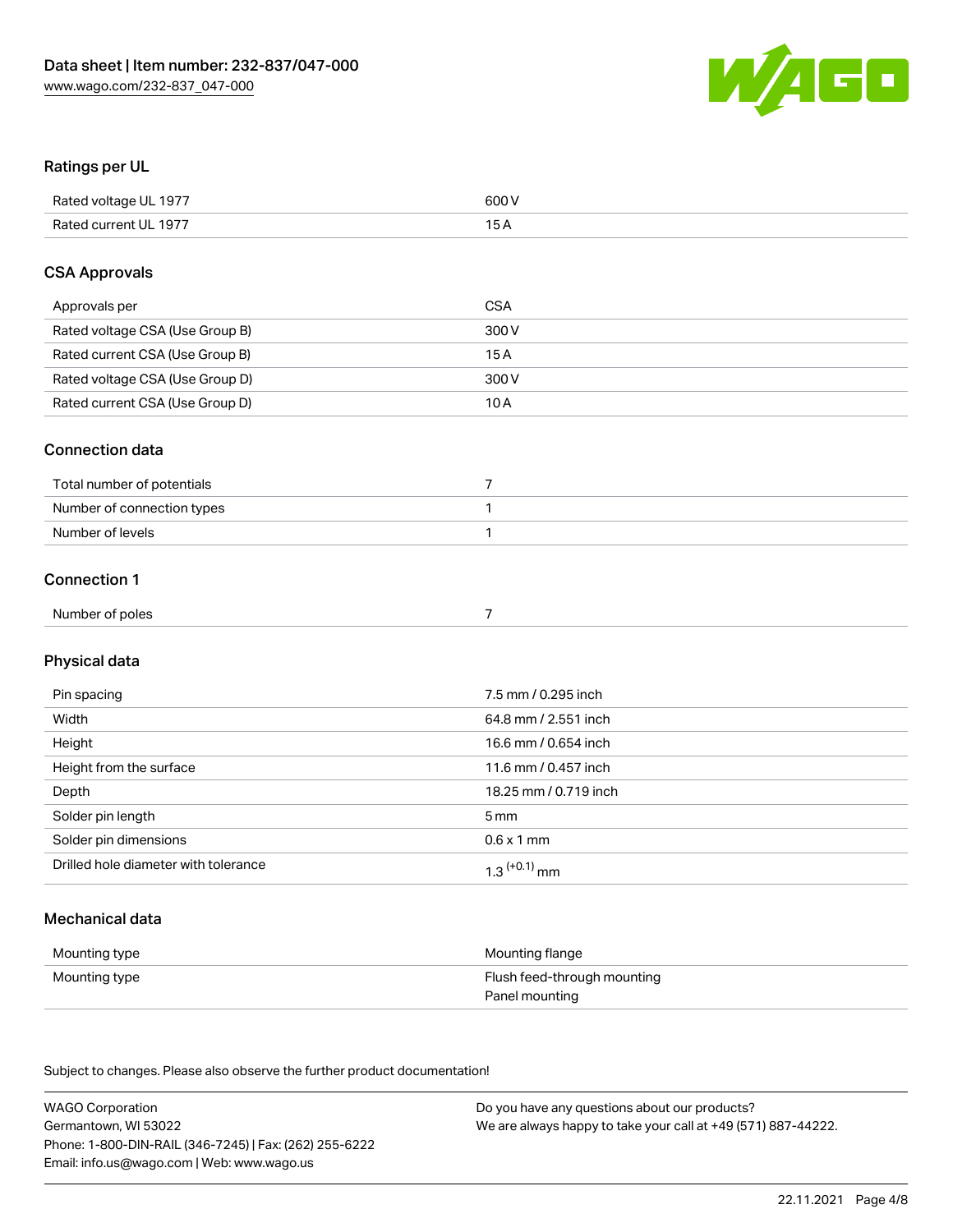[www.wago.com/232-837\\_047-000](http://www.wago.com/232-837_047-000)



#### Plug-in connection

| Contact type (pluggable connector) | Female header |
|------------------------------------|---------------|
| Connector (connection type)        | for PCB       |
| Mismating protection               | No            |
| Mating direction to the PCB        | 0°            |
| Locking of plug-in connection      | Without       |

## PCB contact

| PCB Contact                         | THT                                        |
|-------------------------------------|--------------------------------------------|
| Solder pin arrangement              | over the entire female connector (in-line) |
| Number of solder pins per potential |                                            |

#### Material data

| Color                       | gray             |
|-----------------------------|------------------|
| Material group              |                  |
| Insulation material         | Polyamide (PA66) |
| Flammability class per UL94 | V <sub>0</sub>   |
| Contact material            | Copper alloy     |
| Contact plating             | tin-plated       |
| Fire load                   | 0.178MJ          |
| Weight                      | 8.6g             |

#### Environmental requirements

| Limit temperature range | -60 … +85 °C |
|-------------------------|--------------|
|-------------------------|--------------|

### Commercial data

| PU (SPU)              | 25 Stück      |
|-----------------------|---------------|
| Packaging type        | box           |
| Country of origin     | DE            |
| <b>GTIN</b>           | 4050821638056 |
| Customs tariff number | 85366990990   |

### Approvals / Certificates

#### Ship Approvals

| Logo | Approval | <b>Additional Approval Text</b> | name                  |
|------|----------|---------------------------------|-----------------------|
|      |          |                                 | ' <i>∶</i> ertificate |

Subject to changes. Please also observe the further product documentation!

| <b>WAGO Corporation</b>                                | Do you have any questions about our products?                 |
|--------------------------------------------------------|---------------------------------------------------------------|
| Germantown, WI 53022                                   | We are always happy to take your call at +49 (571) 887-44222. |
| Phone: 1-800-DIN-RAIL (346-7245)   Fax: (262) 255-6222 |                                                               |
| Email: info.us@wago.com   Web: www.wago.us             |                                                               |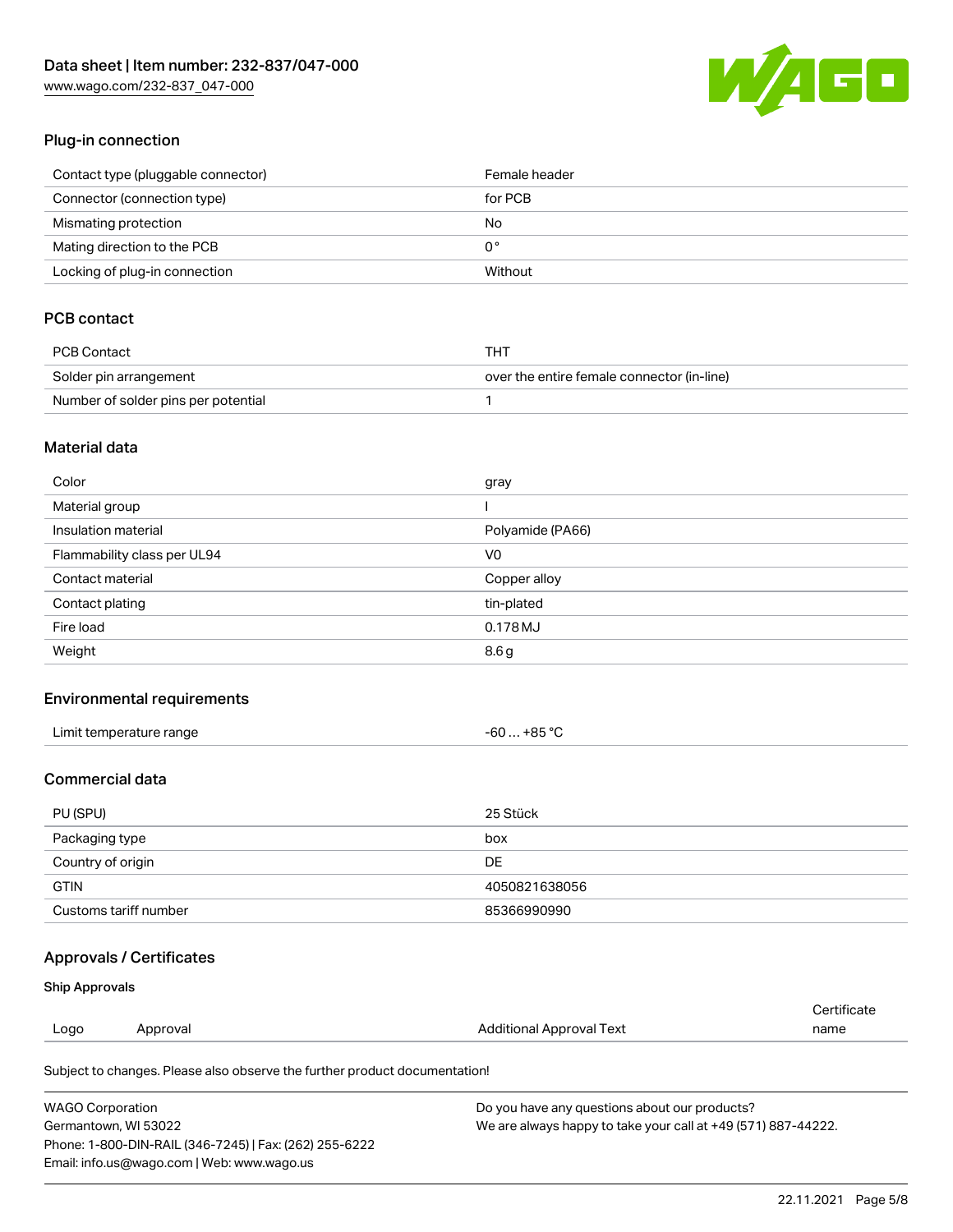# Data sheet | Item number: 232-837/047-000

[www.wago.com/232-837\\_047-000](http://www.wago.com/232-837_047-000)





| <b>ABS</b>                    | <b>ABS</b><br>American Bureau of Shipping                                                               |                                                                                                                        |               | $19 -$<br>HG15869876-<br><b>PDA</b> |
|-------------------------------|---------------------------------------------------------------------------------------------------------|------------------------------------------------------------------------------------------------------------------------|---------------|-------------------------------------|
|                               | <b>DNV GL</b>                                                                                           |                                                                                                                        |               | TAE000016Z                          |
|                               | Det Norske Veritas, Germanischer Lloyd                                                                  |                                                                                                                        |               |                                     |
| <b>UL-Approvals</b>           |                                                                                                         |                                                                                                                        |               |                                     |
|                               |                                                                                                         |                                                                                                                        |               | Certificate                         |
| Logo                          | Approval                                                                                                | <b>Additional Approval Text</b>                                                                                        |               | name                                |
|                               | <b>UR</b>                                                                                               | <b>UL 1059</b>                                                                                                         |               | E45172                              |
|                               | Underwriters Laboratories Inc.                                                                          |                                                                                                                        |               |                                     |
|                               | <b>UR</b>                                                                                               | <b>UL 1977</b>                                                                                                         |               | E45171                              |
|                               | Underwriters Laboratories Inc.                                                                          |                                                                                                                        |               |                                     |
| Counterpart                   | Item no.731-607                                                                                         | 1-conductor male connector; CAGE CLAMP®; 2.5 mm <sup>2</sup> ; Pin spacing 7.5 mm; 7-pole; 2,50 mm <sup>2</sup> ; gray |               | www.wago.com/731-607                |
| <b>Optional accessories</b>   |                                                                                                         |                                                                                                                        |               |                                     |
| <b>Testing accessories</b>    |                                                                                                         |                                                                                                                        |               |                                     |
| Testing accessories           |                                                                                                         |                                                                                                                        |               |                                     |
|                               | Item no.: 210-136<br>Test plug; 2 mm Ø; with 500 mm cable                                               |                                                                                                                        |               | www.wago.com/210-136                |
|                               | Item no.: 231-662                                                                                       |                                                                                                                        |               |                                     |
|                               | Test plugs for female connectors; for 7.5 mm and 7.62 mm pin spacing; 2,50 mm <sup>2</sup> ; light gray |                                                                                                                        |               | www.wago.com/231-662                |
| <b>Downloads</b>              |                                                                                                         |                                                                                                                        |               |                                     |
| Documentation                 |                                                                                                         |                                                                                                                        |               |                                     |
| <b>Additional Information</b> |                                                                                                         |                                                                                                                        |               |                                     |
| <b>Technical explanations</b> |                                                                                                         | 2019 Apr 3                                                                                                             | pdf<br>2.0 MB | Download                            |
|                               |                                                                                                         |                                                                                                                        |               |                                     |

Subject to changes. Please also observe the further product documentation!

| <b>WAGO Corporation</b>                                | Do you have any questions about our products?                 |
|--------------------------------------------------------|---------------------------------------------------------------|
| Germantown, WI 53022                                   | We are always happy to take your call at +49 (571) 887-44222. |
| Phone: 1-800-DIN-RAIL (346-7245)   Fax: (262) 255-6222 |                                                               |
| Email: info.us@wago.com   Web: www.wago.us             |                                                               |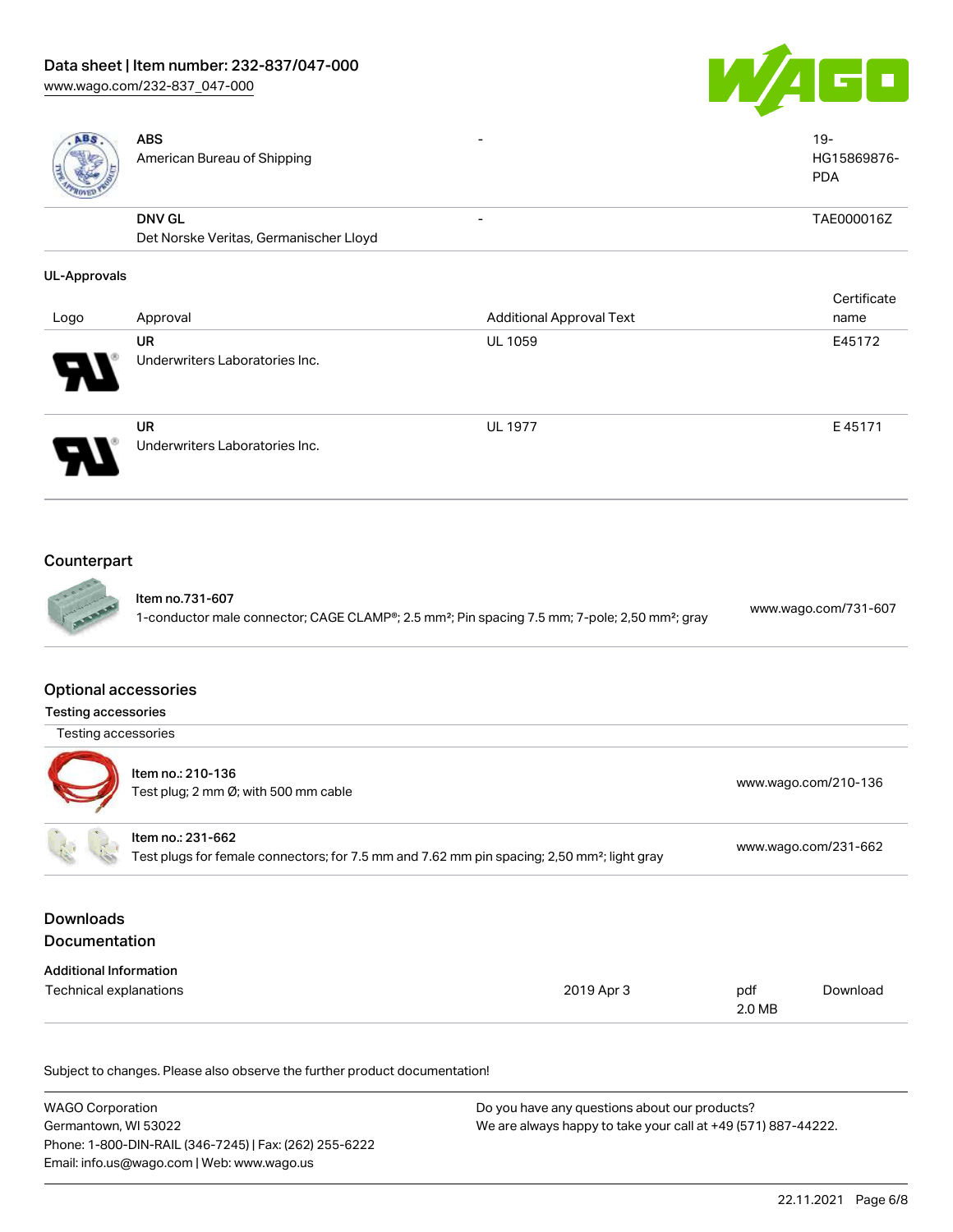#### CAD files

#### PCB Design

Symbol and Footprint 232-837/047-000

CAx data for your PCB design, consisting of "schematic symbols and PCB footprints", allow easy integration of the WAGO component into your development environment.

#### Supported formats:

- $\blacksquare$ Accel EDA 14 & 15
- $\blacksquare$ Altium 6 to current version
- П Cadence Allegro
- П **DesignSpark**
- $\blacksquare$ Eagle Libraries
- $\blacksquare$ KiCad
- $\blacksquare$ Mentor Graphics BoardStation
- $\blacksquare$ Mentor Graphics Design Architect
- П Mentor Graphics Design Expedition 99 and 2000
- П OrCAD 9.X PCB and Capture
- **The State** PADS PowerPCB 3, 3.5, 4.X, and 5.X
- $\blacksquare$ PADS PowerPCB and PowerLogic 3.0
- $\blacksquare$ PCAD 2000, 2001, 2002, 2004, and 2006
- П Pulsonix 8.5 or newer
- П STL
- П 3D STEP
- П TARGET 3001!
- $\blacksquare$ View Logic ViewDraw
- П Quadcept
- П Zuken CadStar 3 and 4
- $\blacksquare$ Zuken CR-5000 and CR-8000

PCB Component Libraries (EDA), PCB CAD Library Ultra Librarian

### Environmental Product Compliance

#### Compliance Search

Environmental Product Compliance 232-837/047-000 THT female header; angled; Pin spacing 7.5 mm; 7-pole; Spacer flange; 0.6 x 1.0 mm solder pin; gray

Subject to changes. Please also observe the further product documentation!

WAGO Corporation Germantown, WI 53022 Phone: 1-800-DIN-RAIL (346-7245) | Fax: (262) 255-6222 Email: info.us@wago.com | Web: www.wago.us

Do you have any questions about our products? We are always happy to take your call at +49 (571) 887-44222.



URL [Download](https://www.wago.com/global/d/UltraLibrarian_URLS_232-837_047-000)

URL [Download](https://www.wago.com/global/d/ComplianceLinkMediaContainer_232-837_047-000)